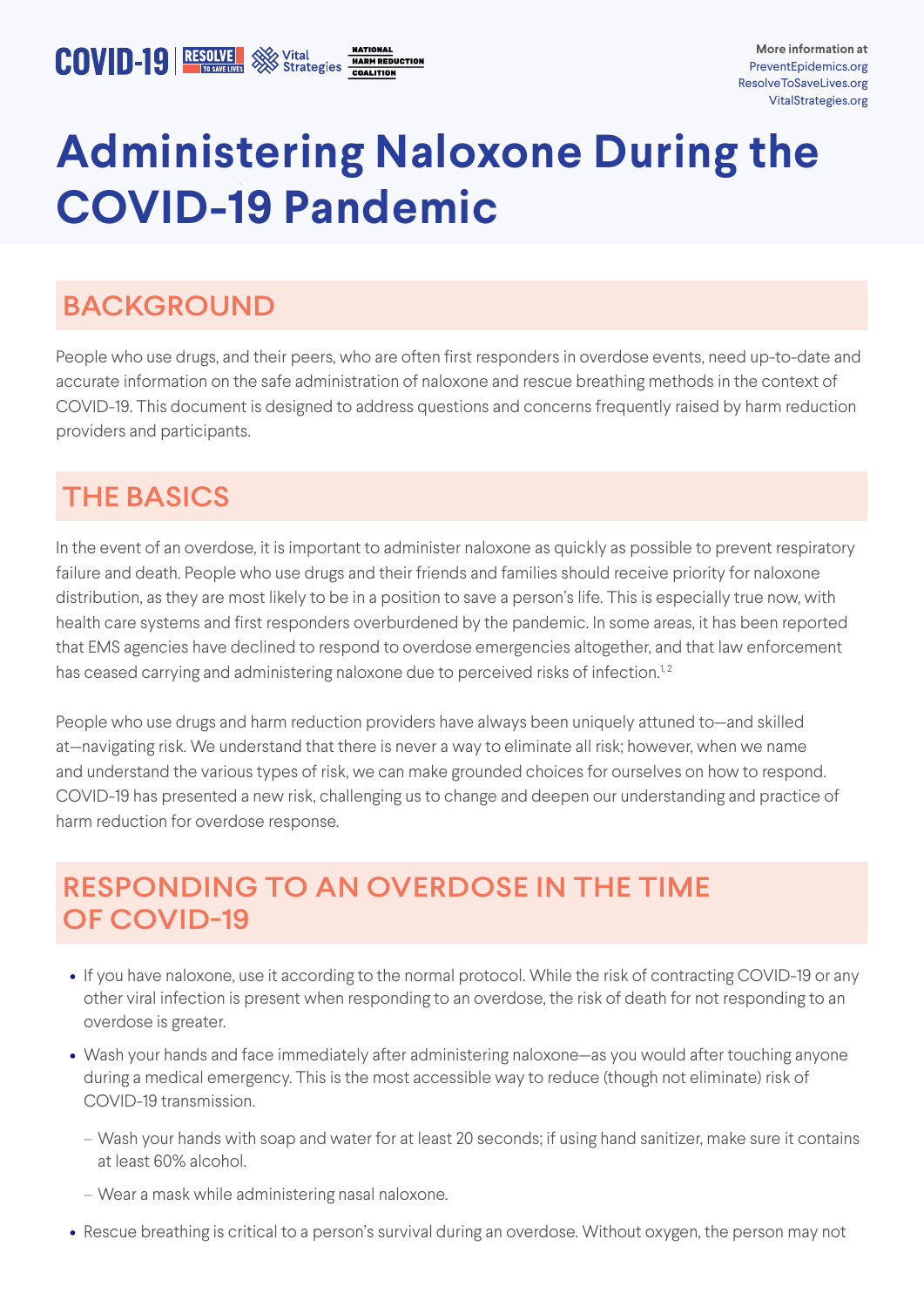survive, or they may wake up with significant brain damage. It is important to acknowledge that performing rescue breathing does put people at a higher risk of COVID-19 transmission. The following measures can help reduce the risk of COVID-19 transmission during rescue breathing; however, we acknowledge that not everyone will have access to these resources.

- Use gloves, if possible.
- Use breathing shields/barriers for rescue breathing, if possible.
	- » Breathing shields, like most of the tools and strategies we use, aren't 100 percent effective—air can still escape them—but they can still help to reduce risk. Breathing shields should be disposed of immediately after use and should not be reused.
- Ambu-bags are helpful for preventing mouth-to-mouth contact, especially when equipped with a HEPA filter. But there is a risk of aerosolization, meaning that droplets carrying the virus could be dispersed into the air and inhaled.
- If you don't have access to the above resources, washing your hands and face after rescue breating is the next best thing

#### **• Nasal Device**

– If using the nasal device, it is advisable to avoid touching the person's face, but this might not be realistic considering the circumstances. As a precaution, wash your hands with soap and water after administering the naloxone, and avoid touching your face until you have properly sanitized. Dispose of breathing shields, naloxone dispensers and gloves and sanitize the Ambu-bag.

#### **• Intramuscular**

- Using intramuscular naloxone still requires touching the person experiencing an overdose. Wash your hands with soap and water after administering the naloxone, and avoid touching your face until you have properly sanitized. Dispose of breathing shields, naloxone dispensers and gloves and sanitize the Ambu-bag.
- After administering naloxone, monitor yourself for symptoms of COVID-19 and report to the clinic if you start to experience them. [More information from the World Health Organization is available here](https://www.who.int/health-topics/coronavirus#tab=tab_3).
- As always, you can set boundaries for yourself around the level of risk you are comfortable with taking on during an overdose response.

# FREQUENTLY ASKED QUESTIONS

### **Is it safe to administer naloxone?**

If proper precautions are taken, such as wearing a mask while administering a dose and distancing following the administration of a dose, naloxone can be administered safely. If you suspect an individual is experiencing an overdose, naloxone should be administered without delay. While there is some risk of transmitting or contracting COVID-19 or any other viral infection, the priority should be to prevent a fatal overdose.

### **Is there any COVID risk related to intranasal naloxone administration?**

People recovering from an overdose rarely cough or sneeze following the administration of naloxone which means that there is minimal COVID risk.